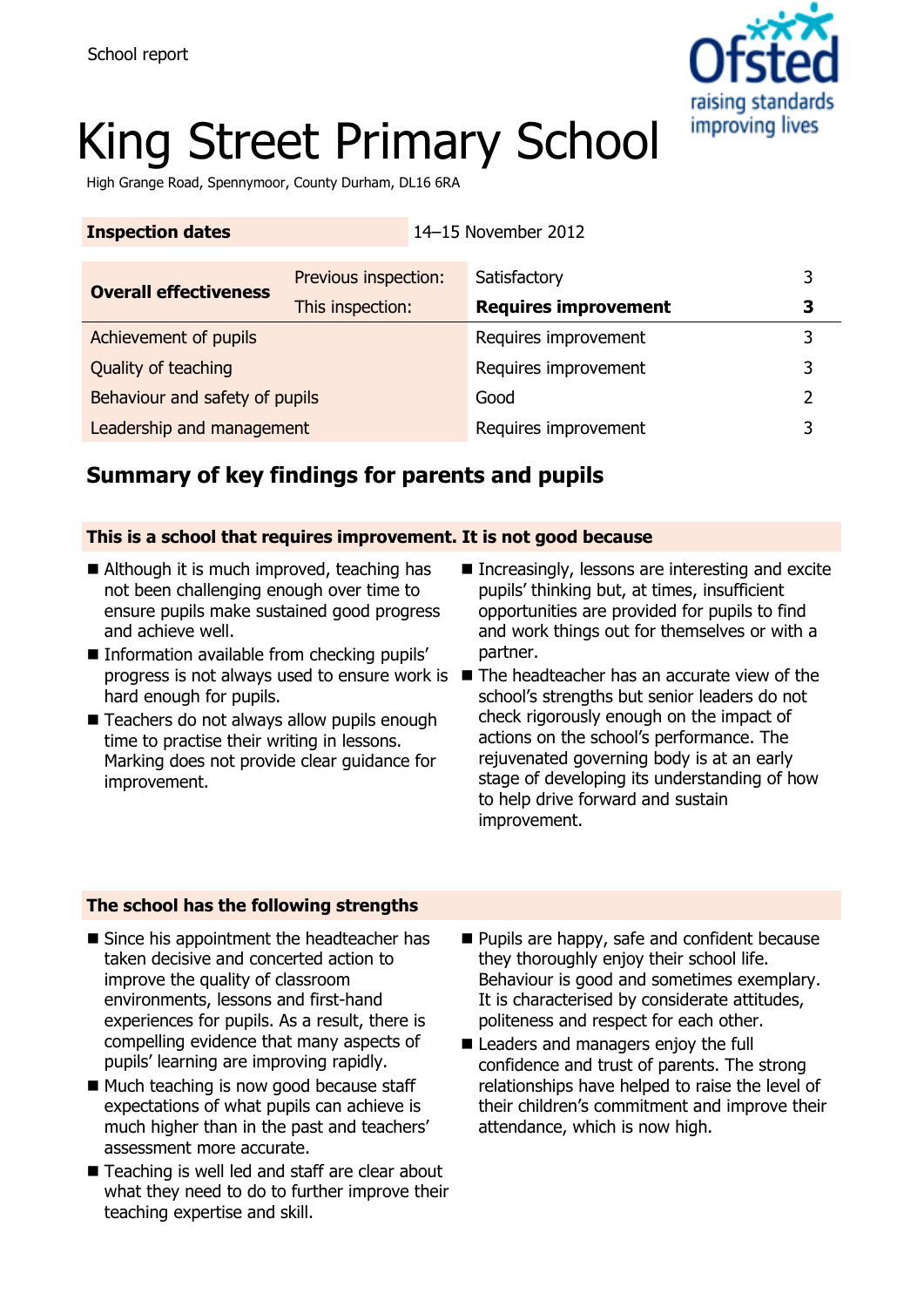# **Information about this inspection**

- **Inspectors observed 15 lessons of which four were joint observations with the headteacher. In** addition, the inspection team made a number of short visits to lessons and support sessions.
- The inspection team held discussions with pupils, parents, members of the governing body, school staff, including senior leaders and those with responsibilities such as leadership of subjects, the local authority education development partner and the school's professional headteacher partner.
- Inspectors took account of the eight responses to the on-line questionnaire (Parent View) and the feedback from parents when collecting their children.
- The inspection team observed the school's work and examined a range of documentation including the school's own records of pupils' current progress, records from the observation of lessons and checking of pupils' work, records relating to behaviour and attendance, and documents relating to safeguarding.

# **Inspection team**

Clive Petts, Lead inspector and a set of Additional Inspector

**Tim Nelson Additional Inspector**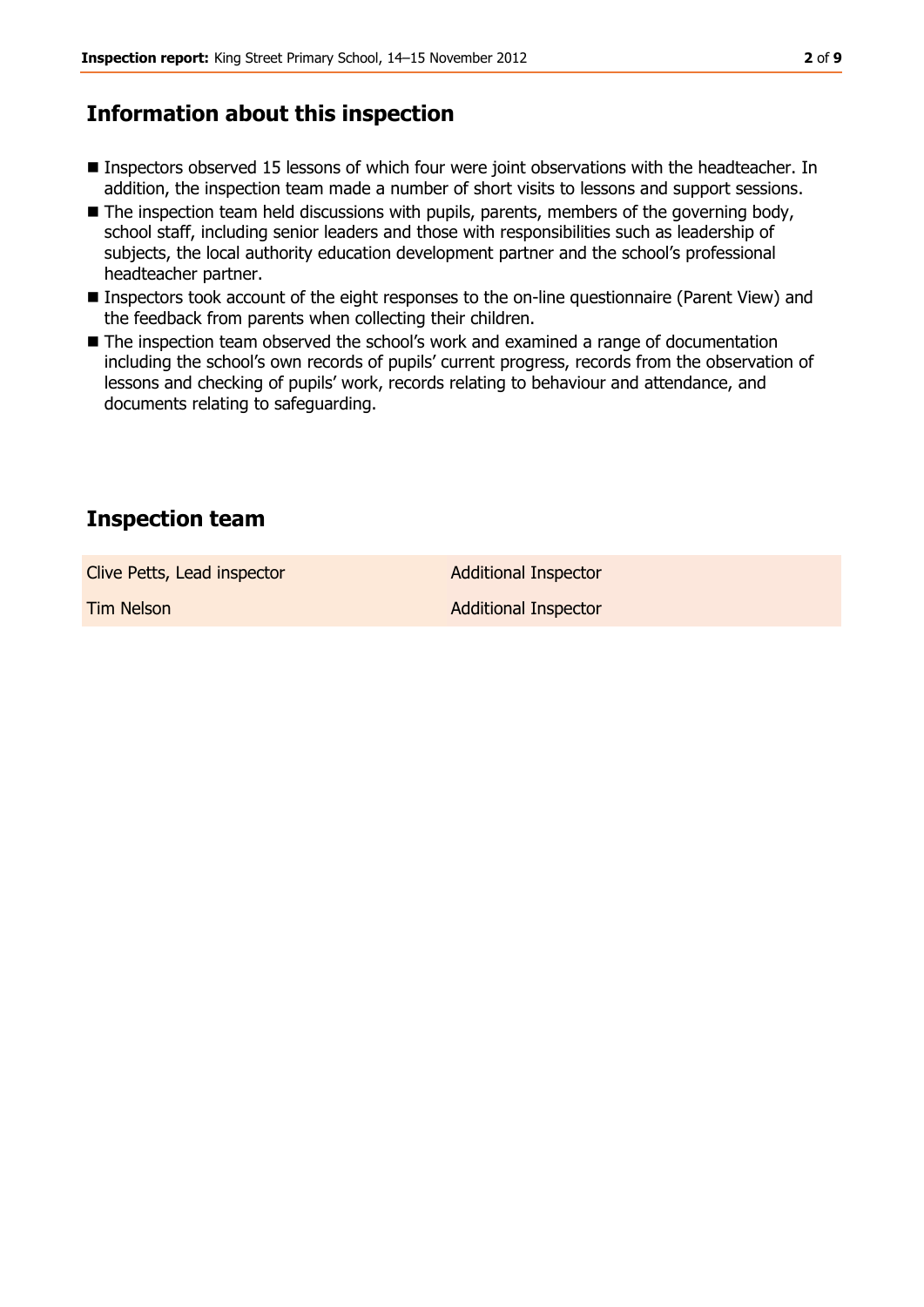# **Full report**

# **Information about this school**

- King's Street is smaller than the average-sized primary school.
- The proportion of pupils known to be eligible for pupil premium funding (which is provided to support the learning of pupils who are entitled to free school meals, in the care of the local authority or the children of members of the armed forces) is over twice the national average.
- The number of pupils whose learning needs receive the level of support known as school action is below average. Those supported at school action plus or with a statement of special educational needs is three times the national average.
- A much lower than average proportion of pupils is from a range of different minority ethnic groups. None are at an early stage of learning to speak English.
- Higher-than-average proportions of pupils join or leave the school at other than the usual time.
- The school meets the current floor standards which set out the government's minimum expectations for attainment and progress.
- The school extends its services in that it provides a breakfast club each day.
- The after-school care is not managed by the governing body, is subject to a separate inspection and will receive its own report which will be published on the Ofsted website.
- The headteacher and deputy headteacher were appointed in September 2011 following a protracted period of unsettled leadership.

# **What does the school need to do to improve further?**

- Increase the amount of teaching that is good or outstanding by:
	- adopting imaginative and thought-provoking practice that excites and arouses the interest of pupils in lessons
	- increasing the opportunities for pupils to find things out for themselves
	- making certain that marking and teaching guide pupils to understand precisely what they need to do to improve their work.
- Make certain that the progress pupils make is rapid and sustained, to boost achievement even more, by:
	- ensuring teachers continuously use information on how well pupils are learning to adapt activities so that they closely match their abilities and needs
	- ensuring activities and tasks constantly challenge pupils' thinking and understanding
	- increasing the quality and range of opportunities in all lessons for pupils, especially boys, to practise their writing skills.
- Improve senior leaders' checking of school performance by:
	- increasing the precision and rigour of checking procedures in order to make certain that actions taken are having the intended impact on improving pupils' performance
	- extending the governors' grasp of how they can help bring about further improvements in the school's performance
	- making certain that plans to improve are accurately and concisely focused on those important areas which will help to encourage further improvements in the quality of lessons.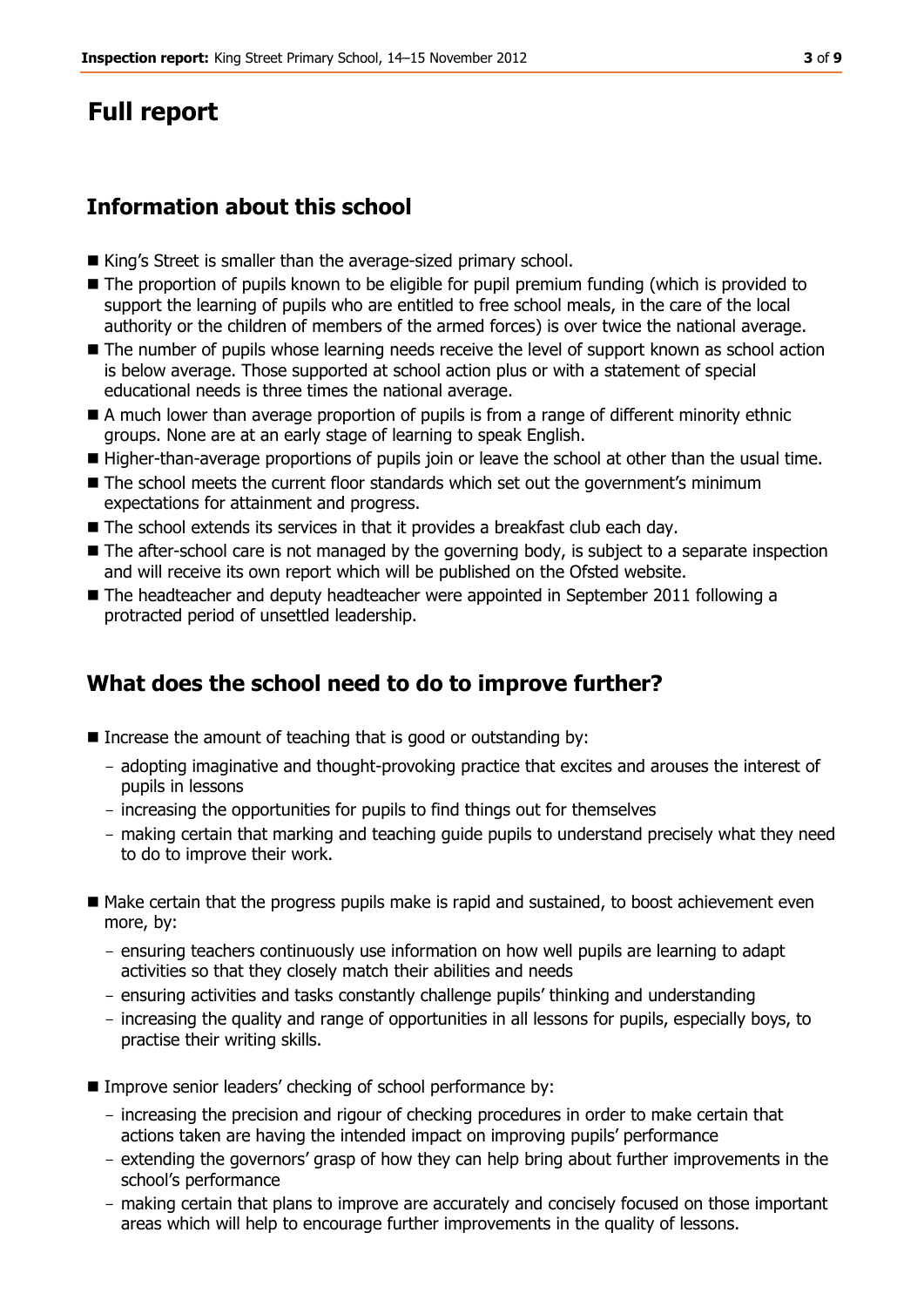# **Inspection judgements**

#### **The achievement of pupils requires improvement**

- Pupils' previous underachievement has been eradicated over the past year, but there remain gaps in their skills which mean that their achievement over time is not yet good. Recent test results at the end of Year 6 show standards were above average in reading and mathematics and below average in writing. This is a better picture than in the previous two years when standards were average in mathematics, below average in reading and well below average in writing. Increasing proportions of pupils throughout the school are exceeding what is expected of them.
- Most children start Reception with skills and experiences well below those typically expected for their age. Their communication and number skills are frequently underdeveloped. Children settle quickly, confidently and happily and begin to make good progress. The positive action taken to improve resources, both inside and outdoors, is enriching the quality of learning. Systematic approaches to the teaching of how letters and sounds link ensure that children make good progress in their early reading and writing.
- Although the rate of pupils' progress requires improvement, it is starting to accelerate. It slows a little in Years 1 and 2, but thought-out and interesting approaches to teaching are beginning to speed it up. Progress made by pupils in Year 3 to Year 6 is increasing as teaching becomes more imaginative and more consistently challenging. Pupils are ever more confident using their skills to solve problems.
- **Despite the school's recent work, pupils' writing skills, particularly those of boys, still show** weaknesses, such as in the accuracy and richness of their vocabulary. In part, this is because pupils do not have sufficient opportunities to practise their writing in other subjects.
- The progress and achievement of pupils supported by pupil premium funding and those with special educational needs are similar to those of their classmates. The improving teaching of early reading and writing is helping to speed up the rate at which pupils of all abilities can learn. More imaginative approaches, such as using characters from Star Wars, are capturing interest and bringing pupils' writing alive.
- Attainment in reading by the age of six is below average. More interesting activities maintain a firm focus on linking sounds and letters to help pupils make sense of new words. Increasingly, younger pupils are using reading in enjoyable ways to discover things for themselves.
- Much headway has been made in nurturing the reading interests of older pupils. They speak enthusiastically about their enjoyment of reading and display good insight into the styles used in a range of novels.
- Parents appreciate just how effectively the school is developing their children's reading, writing and number skills.

### **The quality of teaching requires improvement**

- Although most of the teaching seen by inspectors was good, it requires improvement overall because it is not yet consistently effective and inspiring enough to move all pupils' learning forward at a sustained, fast pace. The excellent relationships staff have with pupils, and rising expectations of the success pupils can achieve, make a strong contribution to their faster progress and rising achievement.
- An interesting range of visits and visitors and more active, practical approaches in classrooms inspire and motivate pupils so that they want to learn. For example, pupils in Year 4 wrote movingly about the experiences of a soldier, recently returned from active service in Afghanistan, who visited school. This also made a valuable contribution to the pupils' good spiritual, moral, social and cultural development.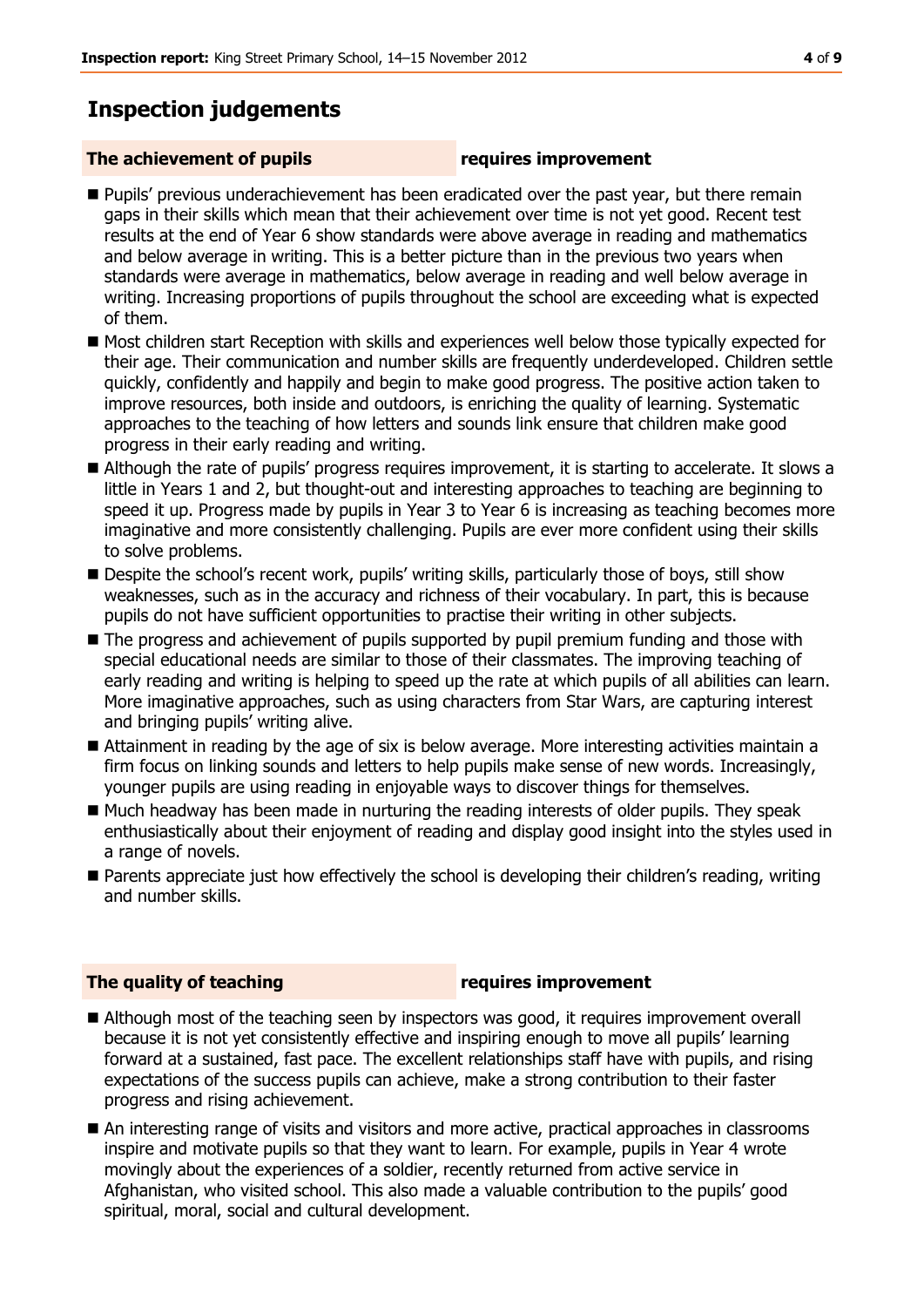- $\blacksquare$  Progress is increasingly rapid and sustained when:
	- pupils are clear about what they are expected to learn and how they are going to learn
	- the work set for pupils is successfully tailored to their individual abilities and needs
	- searching questioning always checks how much pupils have learnt and demands accurate explanations of their ideas and solutions
	- first-hand experiences spark the imagination and thinking of pupils
	- skilful classroom discussion and support continuously add to pupils' knowledge, skills and understanding.
- Teaching is less effective when:
	- the challenge and pace of learning in lessons is slower
	- tasks are not set at the correct level for individual pupils and fail to fire their interest
	- marking does not make it clear how to improve and questioning is insufficiently thoughtprovoking to check pupils' understanding
	- teachers' assessment is not used well enough to set clear, simple and demanding targets for improvement which are shared with pupils
	- pupils do not get sufficient opportunities to work things out for themselves or with a partner.
- The pupils supported by pupil premium funding have benefited from increased and intensive support in lessons and a wider range of interesting first-hand experiences. This is ensuring that such pupils are doing as well as they should.
- The excellent relationships with parents are resulting in a higher level of involvement in their children's learning. This is paying dividends in the school's drive to raise the achievement of pupils even more.

#### **The behaviour and safety of pupils are good**

- A high quality of care and clear boundaries for behaviour ensure pupils feel happy and secure in school. Pupils' eagerness to learn is evident in the good levels of commitment in lessons. The friendly, family atmosphere in the breakfast club provides a calm, cheerful start to the day.
- Pupils get on well with each other, displaying a well-developed sense of fairness. At times their behaviour is exemplary. Pupils show each other much consideration, kindness and care, and they respond well in an atmosphere of mutual respect. All parents, staff and pupils comment very positively about the friendly, sensible and responsible attitudes of pupils. Pupils report that even minor misbehaviour is very rare in lessons and at playtimes.
- **Pupils report that they feel safe and appreciate the high levels of support they receive from staff.** They are well aware of how to cope with risk and avoid danger. During break and lunchtime pupils are well supervised and safety-conscious attitudes are encouraged by staff. Pupils show an understanding of what constitutes bullying and confidently discuss what action they would take if they had any worries or concerns.
- Individual pupils whose circumstances might put them at risk are effectively managed and supported. This includes well-judged and targeted support from specialist agencies. In their responses on Parent View all parents value how effectively their children's individual needs are being met.
- $\blacksquare$  The school promotes the benefits of regular attendance exceptionally well. This has led to considerable improvements in punctuality and consistently high attendance levels.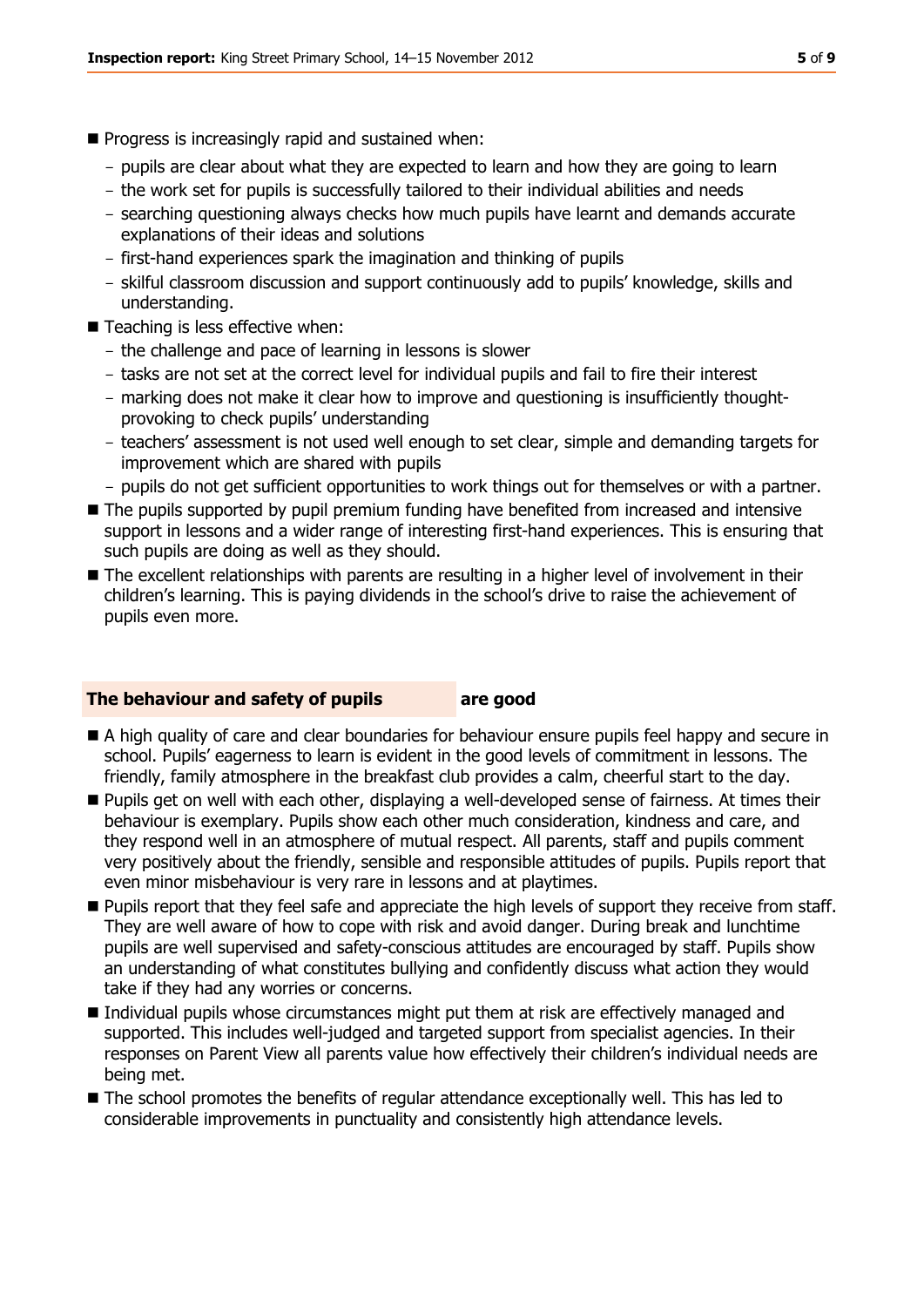#### **The leadership and management require improvement**

- The headteacher has re-energised the whole school in a short time, after a long period of frequently changing leadership. His high ambitions are shared by all staff and parents. Determined approaches have helped to establish a highly positive atmosphere in the school. Consequently, the school has demonstrated the ability to improve at a fast pace.
- Well-directed training, including the use of local authority specialists, adds to the pace of improvement. Staff performance management targets are firmly linked to improving the quality of lessons, with appropriate rewards for good performance. Robust systems to check pupils' progress and development help to accurately pinpoint gaps in their learning. The information is increasingly used to plan and structure lessons, but not yet consistently so by all teachers.
- **Frequent monitoring of the quality of teaching in lessons is accurate. Although teaching is** variable between classes, staff react extremely positively to actions intended to accelerate the pace of pupils' progress.
- There is a clear sense of purpose in school practice. Despite this, procedures for obtaining an accurate view of performance are not sharp enough to ensure the school's focus is fully on what is required to improve and that actions have a positive impact on school performance. This hinders the school's ability to carry on improving at a fast pace.
- **Staff work hard to ensure that all pupils have an equal chance to succeed. This includes those** who arrive part-way through their primary schooling. As a result, gaps are narrowing between how well different groups are doing, for example between those who are eligible for the pupil premium and other pupils. The high quality of care and support ensures that pupils' and family needs are quickly identified and addressed.
- The improving curriculum provides a developing range of interesting experiences for pupils. The increasingly imaginative approaches, such as when older pupils wrote about the fears and anxieties of child evacuees in the Second World War, are helping to liven up lessons. Yet, at times, opportunities are missed to develop writing skills in subjects across the curriculum.
- The Rights Respecting initiative helps pupils to model their relationships and it underpins their good spiritual, moral, social and cultural development.
- Safeguarding arrangements meet requirements, with much best practice supporting the high quality of care, intervention and support for pupils.

#### ■ The governance of the school:

- Crucial changes in the composition of the governing body have strengthened the range of members' expertise and skills. They share the headteacher's high ambitions. The newly appointed Chair has ensured the governing body holds the school's performance to account in positive ways, for example in checking the use of pupil premium funding and establishing controls to ensure financial stability. Governors now appreciate why pupils have underperformed in the past and recognise the work that remains to be done. Decisive action has been taken to strengthen procedures to monitor staff performance. The governing body works competently with the local authority, making good use of available expertise to improve what the school offers. However, opportunities are sometimes missed to extend the use of local authority specialists to sharpen up the school's monitoring and evaluative skills.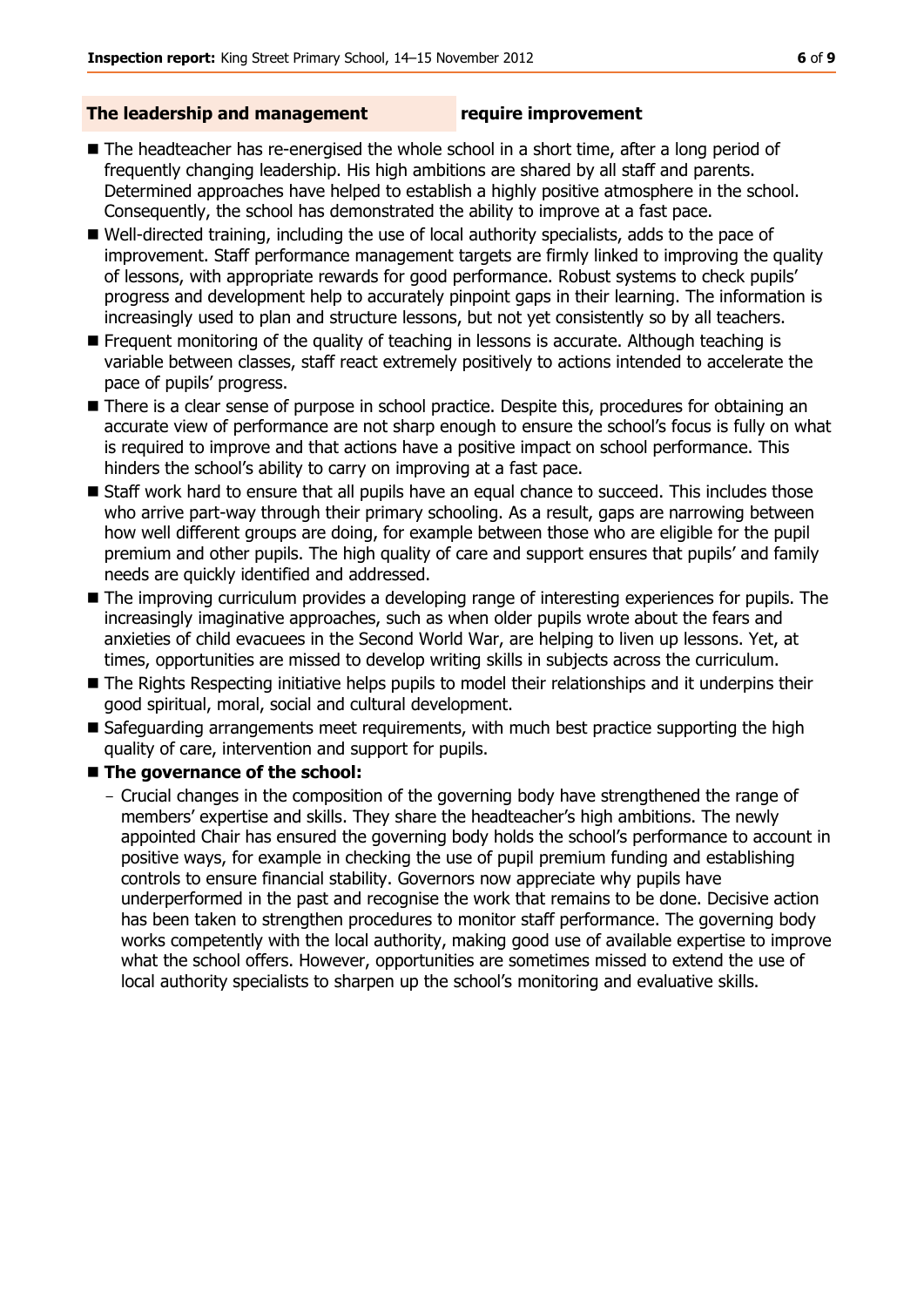# **What inspection judgements mean**

| <b>School</b> |                         |                                                                                                                                                                                                                                                                                                                                                                         |
|---------------|-------------------------|-------------------------------------------------------------------------------------------------------------------------------------------------------------------------------------------------------------------------------------------------------------------------------------------------------------------------------------------------------------------------|
| Grade         | <b>Judgement</b>        | <b>Description</b>                                                                                                                                                                                                                                                                                                                                                      |
| Grade 1       | Outstanding             | An outstanding school is highly effective in delivering outcomes<br>that provide exceptionally well for all its pupils' needs. This ensures<br>that pupils are very well equipped for the next stage of their<br>education, training or employment.                                                                                                                     |
| Grade 2       | Good                    | A good school is effective in delivering outcomes that provide well<br>for all its pupils' needs. Pupils are well prepared for the next stage<br>of their education, training or employment.                                                                                                                                                                            |
| Grade 3       | Requires<br>improvement | A school that requires improvement is not yet a good school, but it<br>is not inadequate. This school will receive a full inspection within<br>24 months from the date of this inspection.                                                                                                                                                                              |
| Grade 4       | Inadequate              | A school that has serious weaknesses is inadequate overall and<br>requires significant improvement but leadership and management<br>are judged to be Grade 3 or better. This school will receive regular<br>monitoring by Ofsted inspectors.                                                                                                                            |
|               |                         | A school that requires special measures is one where the school is<br>failing to give its pupils an acceptable standard of education and<br>the school's leaders, managers or governors have not<br>demonstrated that they have the capacity to secure the necessary<br>improvement in the school. This school will receive regular<br>monitoring by Ofsted inspectors. |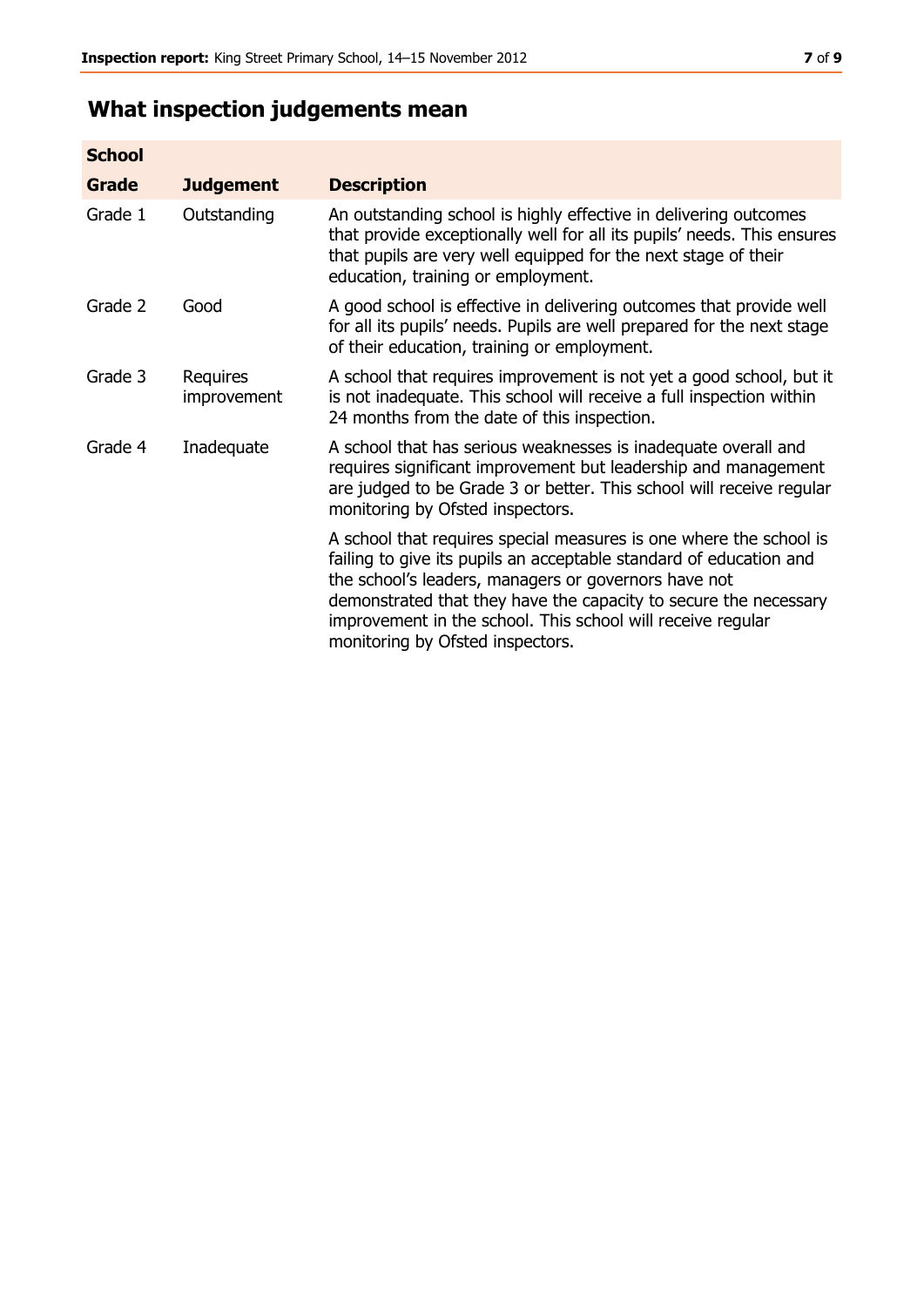# **School details**

| Unique reference number  | 130946 |
|--------------------------|--------|
| <b>Local authority</b>   | Durham |
| <b>Inspection number</b> | 406396 |

This inspection of the school was carried out under section 5 of the Education Act 2005.

| <b>Type of school</b>                      | Primary                       |
|--------------------------------------------|-------------------------------|
| <b>School category</b>                     | Community                     |
| Age range of pupils                        | $4 - 11$                      |
| <b>Gender of pupils</b>                    | Mixed                         |
| <b>Number of pupils on the school roll</b> | 173                           |
| <b>Appropriate authority</b>               | The governing body            |
| <b>Chair</b>                               | Christine Parkinson           |
| <b>Headteacher</b>                         | Christopher Horn              |
| Date of previous school inspection         | 31 January 2011               |
| <b>Telephone number</b>                    | 01388 816078                  |
| <b>Fax number</b>                          | 01388 810661                  |
| <b>Email address</b>                       | kingstreet@durhamlearning.net |